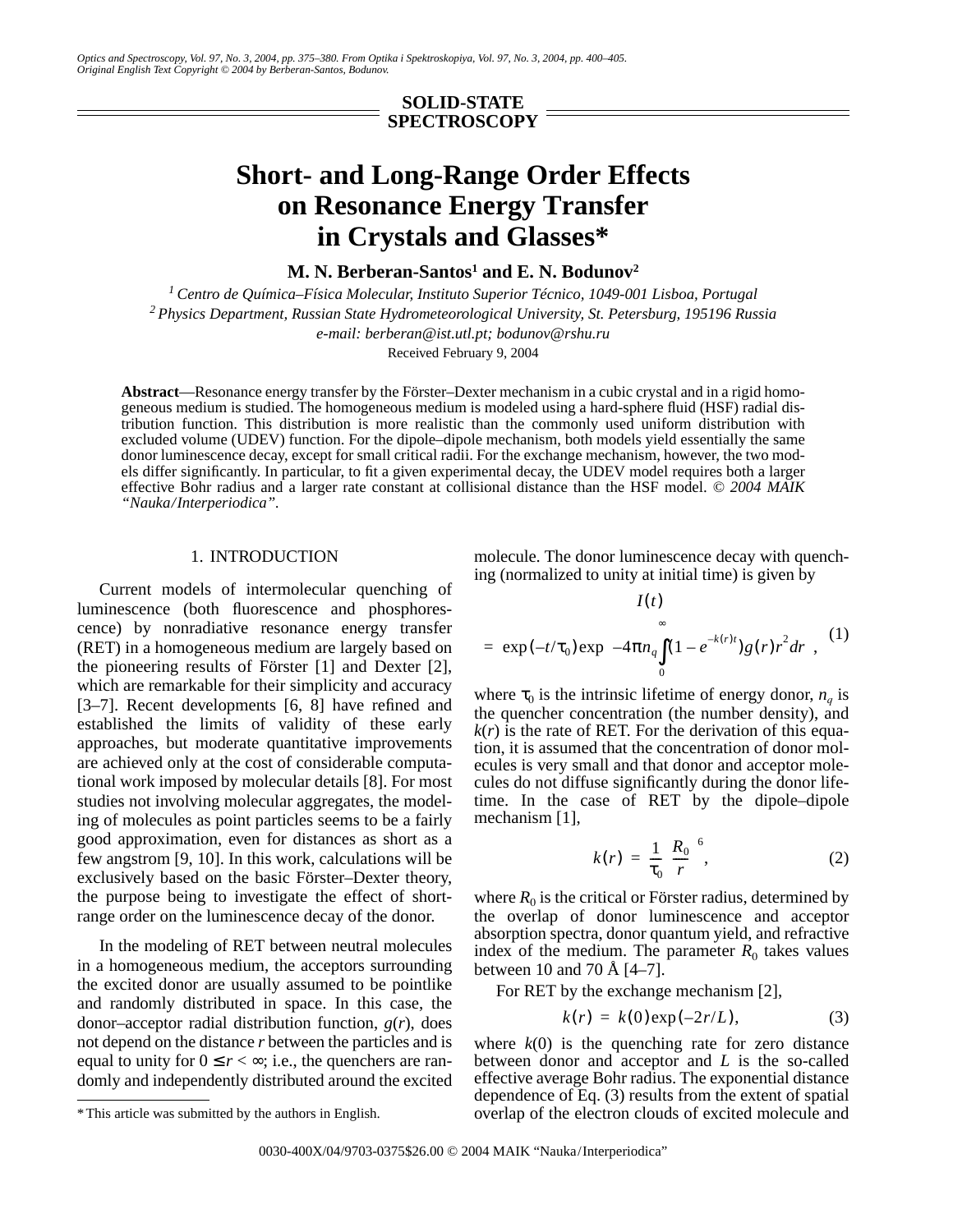

**Fig. 1.** Hard-sphere fluid (HSF) radial distribution function, *g*(*r*), for fluid densities  $\rho = 0.5$  (*1*), 0.8 (*2*), and 1.1 (*3*).

quencher. The parameter *L*, initially introduced by Dexter [2] for RET between atoms by the exchange mechanism, originates from the simplified form of the electronic wave functions at large distances from the nuclei. In the molecular case, *L* is best regarded as an empirical parameter [11]. For RET by the exchange mechanism, *L* was reported to take values between 0.7 and 6 Å [4, 11, 12], a typical value being around 1.5 Å.

Equations (2) and (3) are only approximate. Apart from the above-mentioned deviations to the basic tenets of the Förster–Dexter formalism, the true rate constants are not only functions of relative distance but also functions of relative orientation. In the following, an isotropic interaction will be assumed for simplicity.

Molecules are also not point particles. The problem of RET between particles of finite size was first considered by Rikenglaz and Rozman [13, 14] (a short review on this subject for the exchange mechanism is given in [11]). The molecules were modeled as spheres, and a distance of closest approach (collisional radius) *d* was introduced. The radial distribution function used in Eq. (1) was the unit step function, meaning that a uniform distribution is assumed for distances larger than *d*,

$$
g(r) = \begin{cases} 0 & \text{if } r < d, \\ 1 & \text{if } r > d. \end{cases}
$$
 (4)

This model will be called a uniform distribution with excluded volume (UDEV). Taking into account Eq. (4), Eq. (1) becomes

$$
I(t) = \exp(-t/\tau_0) \exp(-cH(t)),
$$
  

$$
H(t) = 4\pi \int_{1}^{\infty} (1 - e^{k(x)t}) g(x) x^2 dx,
$$
 (5)

where  $c = n_q d^3$  and  $x = r/d$ .

Note that, in this case, the excluded volume is properly taken into account only for the donor–acceptor pair. Acceptors are still assumed to be independently distributed. This means that the model is not appropriate for very high acceptor concentrations.

Both the dipole–dipole [13] and exchange [14] mechanisms of RET were investigated in connection with this distribution. For the last case, it is preferable to rewrite the rate constant of RET  $(Eq. (3))$  as [11]

$$
k(r) = k_0 \exp\left[-\frac{2(r-d)}{L}\right]
$$
  
=  $\frac{1}{\tau_0} \exp\left[\gamma - \frac{2(r/d-1)}{L/d}\right].$  (6)

Now,  $k_0$  is the quenching rate constant for the distance of closest approach, and γ is a dimensionless parameter defined as

$$
\gamma = \ln(k_0 \tau_0). \tag{7}
$$

This parameter takes values from  $-3$  to 20 [11, 13–15], depending on the system. Note that a low value of  $\gamma$  can result either from a low absolute quenching effect (low  $k_0$ ) or from a short intrinsic lifetime  $\tau_0$ . Likewise, a high value of γ can result either from a high absolute quenching effect (high  $k_0$ ) or from a long intrinsic lifetime  $\tau_0$ .

It is well known that the introduction of a distance of closest approach according to Eq. (4) leads to an exponential decay for short times  $(k(d)t \le 1$  in Eq. (5)). For long times, no noticeable difference exists between the decays with  $d = 0$  and with  $d > 0$ .

In fact, the radial distribution function is a more complicated function of distance than a step function (Eq. (4)). In crystals, there is a long-range order. On the other hand, in liquids and molecular glasses, and even in the absence of a Coulombic or van der Waals potential, a short-range order exists owing simply to the finite size of the molecules, and the radial distribution function has the shape of damped oscillations (see Fig. 1). If the density of the fluid decreases, the amplitude of the oscillations decreases. The radial distribution function approaches a step function shape (UDEV model) only for a dilute gas. Several fluid models exist for the evaluation of  $g(r)$ . The simplest one is that of hard spheres [16]. The hard-sphere fluid (HSF) was, namely, used in [17, 18] in the study of the rate constant of diffusioncontrolled reactions, *k*(*t*). It was shown that the time dependence of the reaction rate is the same as for the step function Eq. (4), with  $k(t) = \alpha + \beta \sqrt{t}$ , but the two parameters, α and β, have more realistic values.

In this paper, the luminescence decay law resulting from quenching by dipole–dipole and exchange mechanisms in crystals and homogeneous fluids is investigated taking into account the long- and short-range order of these media.

376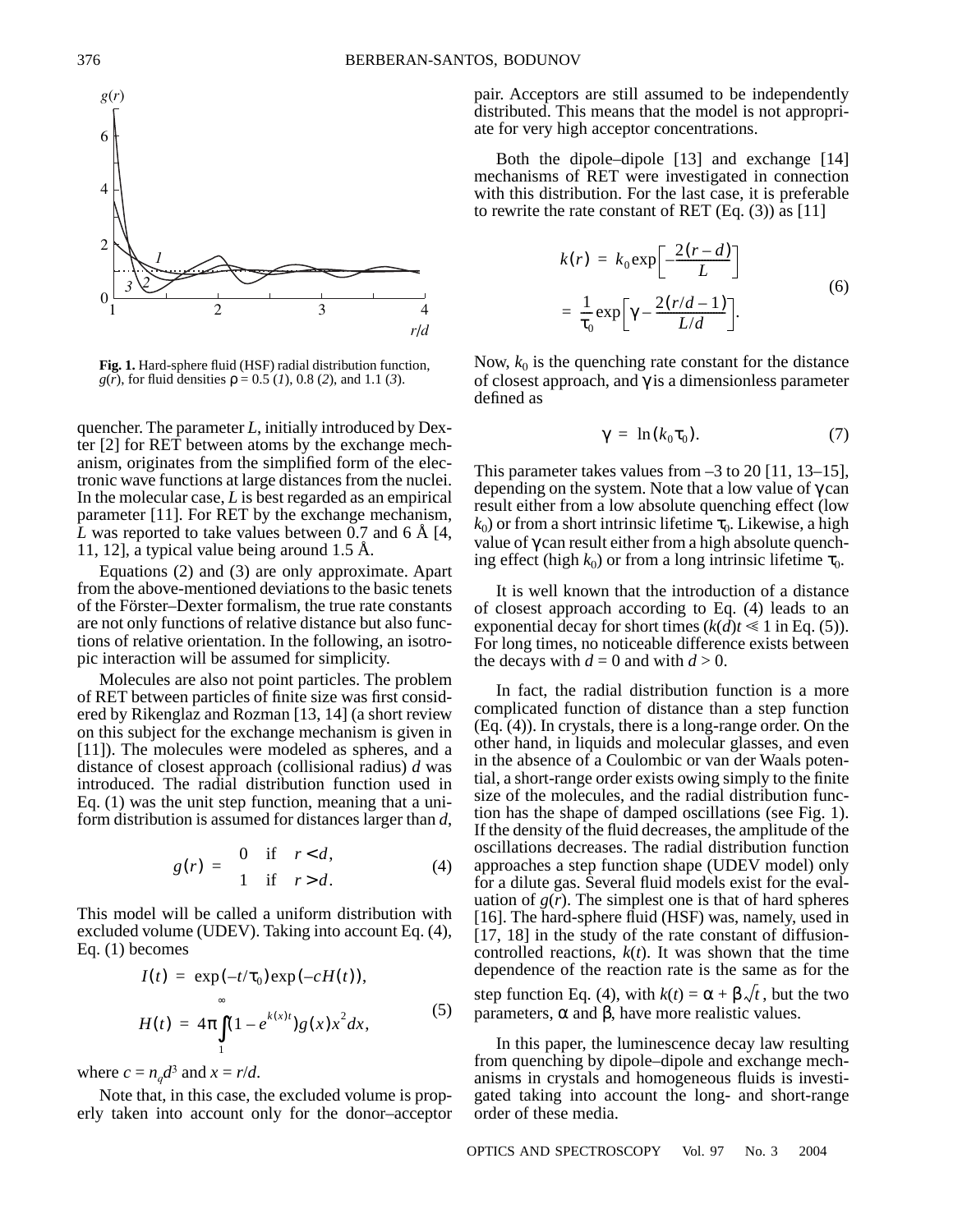#### 2. DIPOLE–DIPOLE INTERACTION

**Crystals.** Let the host molecules form a cubic lattice with lattice constant *d*, and let the donor and acceptor molecules be substitutional impurities, i.e., occupying lattice sites. The distance between donor and acceptor molecules takes only discrete values d,  $\sqrt{2}d$  ,  $\sqrt{3}d$  , and so on. In this case, the luminescence decay law can be written as [19–22]

$$
I(t) = \exp(-t/\tau_0) \exp\left\{\sum_i \ln(1 - c + ce^{-k(r_i)t})\right\}, \quad (8)
$$

where the sum runs over all lattice sites and  $c = n_q d^3$ . We will call this model the long-range order (LRO) model. For a continuous distribution of pointlike molecules  $(g(r) = 1$  for all *r*) and for dipole–dipole interaction, the decay is well known:

$$
I(t) = \exp(-t/\tau_0) \exp(-cH_{dd}(t)),
$$
  
\n
$$
H_{dd}(t) = \frac{4\pi^{3/2}}{3} \left(\frac{R_0}{d}\right)^3 \left(\frac{t}{\tau_0}\right)^{1/2}.
$$
 (9)

Our numerical calculations show that noticeable differences between Eqs. (8) and (9) exist only if  $R_0 / d < 1.4$ (e.g.,  $R_0 < 7$  Å if  $d = 5$  Å). This is an expected result given the usual long-ranged nature of the dipole–dipole interaction.

**Fluids.** To compute the luminescence decay (Eq. (1)) in a glass, the appropriate radial distribution function  $g(r)$  for the acceptors surrounding the donor must be used. This function was investigated for several models of liquid structure. We will use the hard-sphere fluid (HSF) model [16] owing to the following reasons. Firstly, this model is the natural next step in the modeling of RET by the UDEV model. Secondly, HSF was previously investigated in detail: analytical solutions for  $g(r)$  [23–28] and its Laplace transform [23] are known, and tables of  $g(r)$  for different values of fluid density are available [26, 29, 30]. Thirdly, the computed  $g(r)$  for hard spheres has an overall good agreement with simulation data, although some discrepancies are observed, especially at the highest densities [29, 31].

In this paper, we will use the detailed tables given in [26]. The radial distribution function for several values of fluid dimensionless (or reduced) density ρ, where

$$
\rho = n_f d^3,\tag{10}
$$

*nf* and *d* being the number density and the hard-sphere diameter of fluid molecules, respectively, is shown in Fig. 1.

The dimensionless density  $\rho$  is connected to the packing density, η, which is the fraction of the volume occupied by the spheres, by

$$
\rho = \frac{6}{\pi} \eta. \tag{11}
$$

OPTICS AND SPECTROSCOPY Vol. 97 No. 3 2004

Note that there is a simple analytical solution for *g*(*r*) at *r* = *d* [25],

$$
g(d) = \frac{1 + \eta/2}{(1 - \eta)^2}.
$$
 (12)

To simplify the calculations, we will suppose that donor, acceptor, and solvent molecules are all spherical molecules with a common diameter, *d*. In this case, the radial distribution functions for the donor–acceptor pair in Eq. (5) and for an HSF coincide. For the calculations,  $g(r)$  for  $\rho = 0.8$  and 1.1 is used. At these fluid densities, the difference between the step function Eq. (4) and  $g(r)$  for an HSF is pronounced: From Eq. (12) and [26],  $g(d) \approx 3.58$  for  $\rho = 0.8$  and  $g(d) \approx 7.16$  for  $\rho = 1.1$ . Also, the hard-sphere solid and fluid phases are in thermodynamic equilibrium over a density interval from 0.943 to 1.04 [30, 32].

Our calculations of the donor luminescence decay kinetics taking into account the HSF radial distribution function show that a noticeable difference between Eqs. (5) and (9) is observed if  $R_0/d < 2$  (see Fig. 2a where the values  $R_0 = 8$  Å,  $d = 5$  Å, and  $\rho = 1.1$  are used). This difference practically disappears if the  $R_0$  used in Eq. (9) is slightly decreased (e.g., from 8 to 7.9 Å in the case of parameters used in Fig. 2a).

Note that the difference between Eqs. (5) and (9) is more pronounced if the step function Eq. (4) is used in Eq. (5) (Fig. 2b). In this case, the Förster radius  $R_0$  in Eq. (9) must be decreased from 8 to 7.7 Å (the other parameters being the same as in Fig. 2a) to suppress the difference between the two decays in the time interval  $0 < t/\tau_0 < 3$ .

The reason for the HSF model to be closer to the Förster kinetics Eq. (9) (pointlike particles) than to the UDEV model is as follows: The HSF radial distribution function deviates from unity in an oscillatory way (see Fig. 1) with values below unity  $(g(r) = 0$  for  $0 < r < d$ ) and above unity  $(g(r) > 1$  for  $d \le r < 1.3 d$ , and there is a nearly complete cancellation of effects.

## 3. EXCHANGE MECHANISM

Recently [11], the UDEV model for fluorescence quenching with exponential distance dependence was studied in detail. Three different situations were identified: weak ( $\gamma$  < 2), intermediate (2 <  $\gamma$  < 5), and strong ( $\gamma$  > 5) quenching. It was shown that the parameters *L*, *d*, and γ were correlated and cannot be independently determined from a fluorescence decay. At most, it is possible to determine *L* and γ, while fixing *d*. Following [11], we will also consider three such situations. Namely, in our numerical calculation, we will use the values  $\gamma = -2$ , 4, and 10 and *L*/*d* = 0.2, 0.5, and 0.8 as typical experimental values [4, 11, 15].

**Crystals.** Here, the decay law Eq. (5) calculated with the step function Eq. (4) (UDEV model) and Eq. (8) (LRO) are compared. We will label the lumines-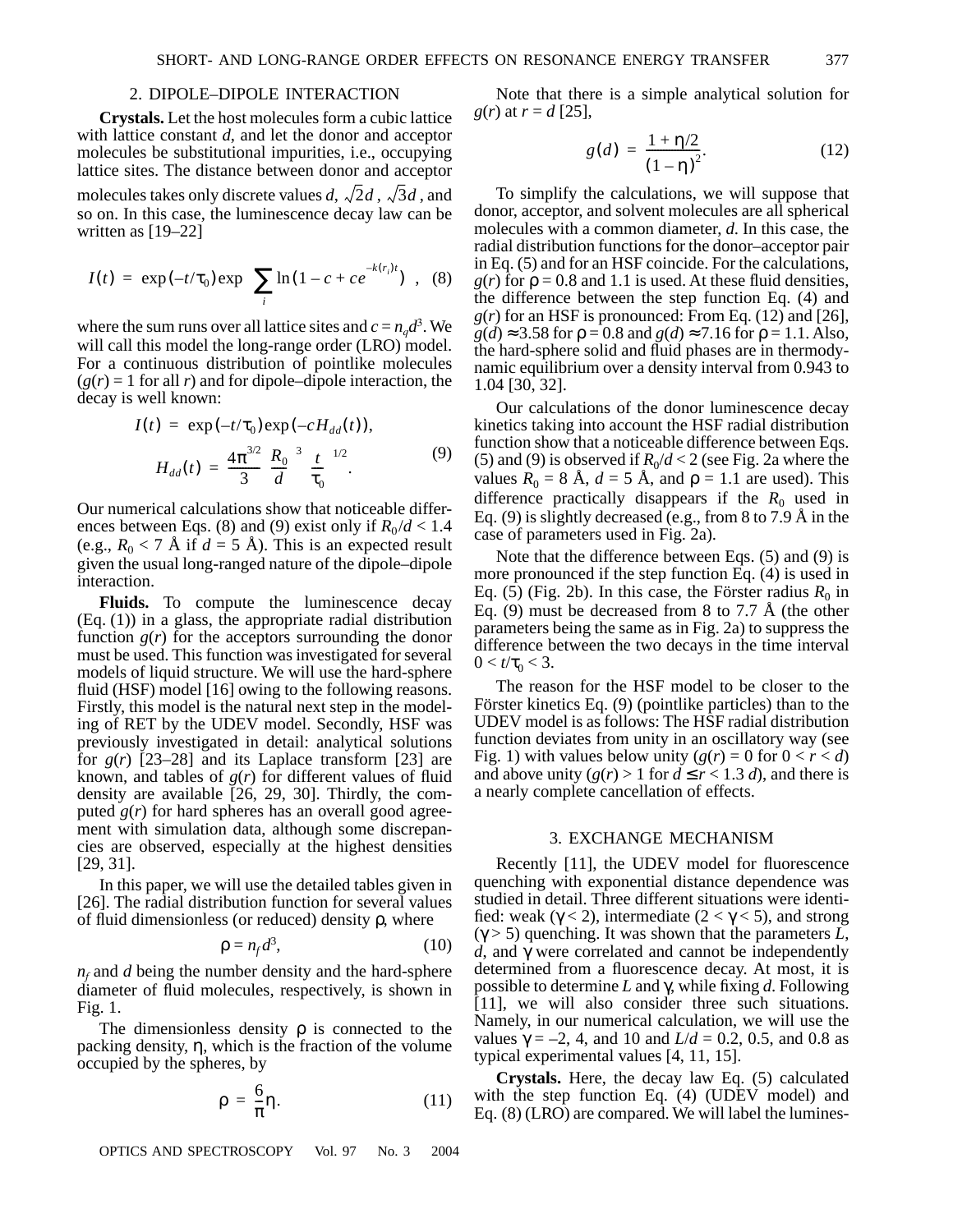

**Fig. 2.** Function *H*(*t*) calculated for the dipole–dipole mechanism and for three different radial distribution functions. (a) HSF with density  $\rho = 1.1$ ,  $d = 5$  Å,  $R_0 = 8$  Å (solid line); molecules are point particles (radial distribution function is equal to unity everywhere),  $R_0 = 8$  Å (dashed line) and  $R_0 =$ 7.9 Å (dotted line). (b) HSF with density  $\rho = 1.1$ ,  $d = 5$  Å,  $R_0 = 8$  Å (solid line); the radial distribution function is a step function (UDEV model), the distance of closest approach  $d = 5 \text{ Å}, R_0 = 8 \text{ Å}$  (dashed line) and  $R_0 = 7.7 \text{ Å}$  (dotted line).

cence decays obtained with Eqs. (8) and Eq. (5) as "experimental" (LRO) and "theoretical" (UDEV), respectively. The parameters for the exchange interaction (Eq. (6)) will be denoted as  $\gamma_0$  and  $L_0$  for the experimental kinetics and  $\gamma$  and  $L$  for the theoretical kinetics.

Calculations show that, in the case of weak quenching, the second exponential factor of Eq. (8) is almost a linear function of time for  $t/\tau_0 < 3$ . Thus, we can rewrite Eq.  $(8)$  as

$$
I(t) \approx \exp(-t/\tau_0) \left[ 1 - c \frac{t}{\tau_0} e^{\gamma_0} \sum_i e^{-2(x_i - 1)/b_0} \right], \quad (13)
$$

where  $b_0 = L_0 / d$ . Similarly, Eq. (5), where  $g(x)$  is a step function, gives

$$
I(t) \approx \exp(-t/\tau_0) \left[ 1 - 4\pi c \frac{t}{\tau_0} e^{\gamma} \frac{1}{4} b (2 + 2b + b^2) \right], (14)
$$



**Fig. 3.** Luminescence decay calculated for the exchange mechanism in a cubic lattice ( $\gamma = 4$ , solid line) and according to the UDEV model ( $\gamma = 5.2$ , dotted line). The lattice constant is equal to the distance of closest approach,  $d =$ 5 Å, quencher concentration  $c = 0.1$ , and  $L/d = 0.2$ . Parameter  $\gamma$  = 5.2 of the dotted curve is chosen to bring together the two decays as much as possible.

where  $b = L/d$ . Therefore, the experimental luminescence decay Eq. (13) can be fitted by the theoretical decay Eq. (14) for a continuous set of parameters γ and *L*/*d*. For example, if the experimental decay Eq. (13) is computed with parameters  $\gamma_0 = -2$  and  $L_0 / d = 0.2$ , the theoretical decay fits equally well the experimental one with a set of parameters from  $\{\gamma = -0.45, L/d = 0.2\}$  to  ${\gamma = -3.8, L/d = 1.5}$ . If, on the other hand,  ${\gamma_0 = -2}$  and  $L_0/d = 0.8$  in the experimental decay, then the set of parameters in Eq. (14) is even larger: from  $\{\gamma = -0.65,$ *L*/*d* = 0.4} to {γ = –5.5, *L*/*d* = 20}. Thus, parameters γ and *L*/*d* are correlated and cannot be independently determined from the luminescence decay.

For the intermediate case, the luminescence decay is a more complex function of time. For some values of the parameters, experimental (LRO) and theoretical (UDEV) decays cannot be made to agree (see Fig. 3). The experimental decay has a pronounced two-exponential behavior.

In the strong quenching limit, experimental and theoretical decays can be well reconciled  $(t/\tau_0 < 3)$ , but the recovered UDEV parameters (γ and *L*/*d*) differ from the LRO parameters ( $\gamma_0$  and  $L_0/d$ ). For example, the experimental values  $\gamma_0 = 10$  and  $L_0 / d = 0.5$  correspond to the theoretical values  $\gamma = 11.2$  and  $L/d = 0.35$ . Analogously, LRO values  $\gamma_0 = 10$  and  $L_0 / d = 0.8$  correspond to UDEV values  $γ = 11.8$  and  $L/d = 0.49$ . Hence, the parameter *L*/*d* obtained by fitting the experimental decay (LRO) with the UDEV model can be two times smaller than the experimental one.

**Fluids.** In this case, luminescence decays according to the UDEV and HSF models are compared. The radial distribution function for  $\rho = 0.8$  and 1.1 is used. To simplify the comparison procedure (thus avoiding the effect of quencher concentration, *c*), only the func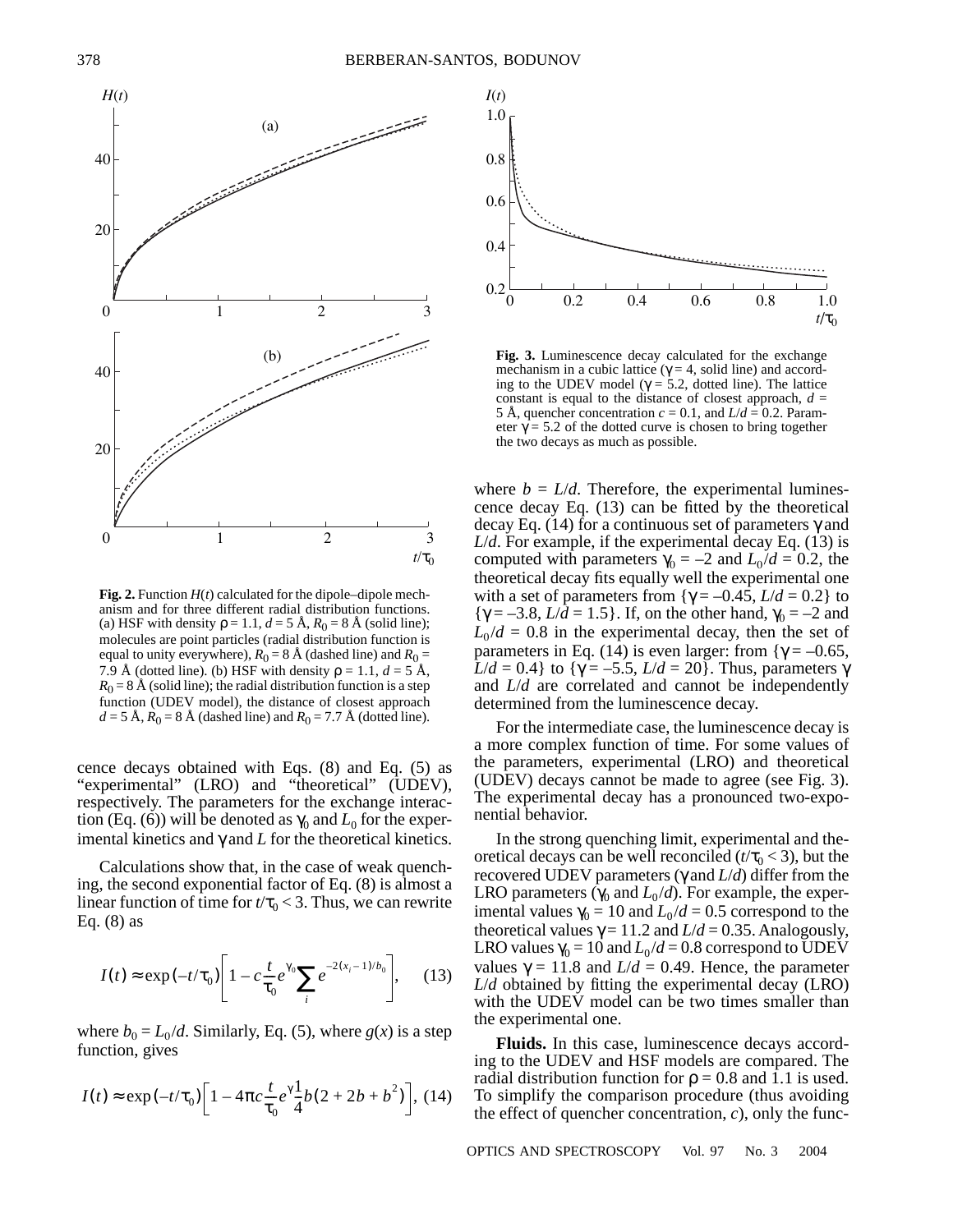tion  $H(t)$  in Eq. (5) is investigated. Again, the function  $H(t)$  obtained with the step function Eq. (4) is called "theoretical" (UDEV), and the function  $H(t)$ obtained with the HSF *g*(*r*) is called "experimental."

In the weak quenching limit,  $H(t)$  is almost a linear function of time. For the experimental decay (HSF),

$$
H(t) = H_{\text{HSF}}(t) \approx 4\pi \frac{t}{\tau_0} e^{\gamma_0} \int_{1}^{\infty} e^{-2(x-1)/b_0} g(x) x^2 dx, \tag{15}
$$

and for the theoretical decay (UDEV),

$$
H(t) = H_{\text{UDEV}}(t) \approx 4\pi \frac{t}{\tau_0} e^{\gamma} \frac{1}{4} b (2 + 2b + b^2). \quad (16)
$$

As can be seen, the experimental function,  $H_{HSE}(t)$ , can be fitted equally well by the theoretical one,  $H_{\text{UDEV}}(t)$ , for a continuous set of parameters γ and *L*/*d*. For example, if  $\rho = 1.1$ ,  $\gamma_0 = -2$ , and  $L_0 / d = 0.2$ , the theoretical curve fitting the experimental one can be obtained using sets of parameters from  $\{\gamma = -0.49, L/d = 0.18\}$ to  $\{\gamma = -6.4, L/d = 20\}$ . Only when a quadratic term in time is introduced (weak but not very weak quenching) does this correlation disappear [11].

In the intermediate case, both the theoretical and experimental functions are no longer linear, and no satisfactory fit of the HSF decay with the UDEV model is possible in general. There is indeed a strong difference at short times in most cases (see Fig. 4). This difference depends on fluid concentration and decreases with decreasing fluid density. As for crystals, the experimental decay (HSF) has a pronounced two-exponential behavior.

In the strong quenching limit ( $\gamma_0 \ge 10$  and  $L_0 / d \ge 0.2$ or  $\gamma_0 \ge 4$  and  $L_0 / d \ge 0.5$ ), the experimental and theoretical decays are not linear functions of time, and the experimental decays can be well fitted, but parameters  $\gamma_0$ ,  $L_0/d$  and  $\gamma$ ,  $L/d$  are different. This difference is nevertheless not large and decreases with increasing values of the parameters. For example, if  $\gamma_0 = 4$  and  $L_0 / d = 0.5$ in the experimental decay, then  $\gamma = 4.3$  and  $L/d = 0.49$ for the theoretical one. If  $\gamma_0 = 10$  and  $L_0 / d = 0.8$ , then  $\gamma = 10.09$  and  $L_0 / d = 0.8$ . The precisions of the obtained values are ±0.05 for γ and ±0.01 for *L*/*d*. Note that, in the strong quenching limit, the obtained values are not dependent on fluid concentration: they are quantitatively the same for  $\rho = 0.8$  and 1.1, although  $g(d)$  for these fluid densities differ by nearly a factor of two (see Eq. (12)). The situation approaches in this limit what was already observed for the dipole–dipole case in Section 2.

In [11], two molecular pairs were experimentally studied in rigid glasses at 77 K by picosecond singlephoton timing:  $C_{70}$ -bromobenzene and phenanthrene– iodide. In these systems, the quenching of fluorescence occurs by the external heavy-atom effect, but the distance dependence is similar to that of the exchange mechanism. In the first system, the very different size



**Fig. 4.** Function *H*(*t*) calculated for the exchange mechanism according to the HSF model ( $\rho = 1.1$ ,  $d = 5$  A,  $\gamma_0 = 4$ ,  $L_0/d = 0.2$ , solid line) and to the UDEV model ( $d = 5$  Å,  $\gamma =$ 7.9,  $L/d = 0.13$ , dotted line). Parameters  $\gamma = 7.9$  and  $L/d =$ 0.13 of the dotted curve are chosen to bring together the two decays as much as possible.

of solvent (7 : 2 (v/v) methylcyclohexane–toluene) and one of the solute  $(C_{70})$  molecules makes questionable the application of the HSF model as developed here, where solvent and solute are assumed to have identical size. The second system, where all sizes are comparable, is in the intermediate quenching case. Using  $d =$ 7.4 Å and  $\tau_0 = 64.4$  ns, the values  $L = 1.7$  Å and  $k_0 =$ 0.12 ns<sup>-1</sup> (which give *L*/*d* = 0.23 and γ = 2.05) were obtained [11] by fitting experimental fluorescence decays with the UDEV model. In this particular system, fits with the HSF model were also satisfactory. Different values for γ and *L*/*d* are obtained, but depend on the fluid density used. For  $\rho = 0.8$ , we obtain  $L/d = 0.17$  and  $\gamma = 1.23$  (or  $L = 1.3$  Å and  $k_0 = 0.053$  ns<sup>-1</sup>) for  $t/\tau_0 < 3$ . For a higher fluid density,  $\rho = 1.1$ ,  $L/d = 0.14$ , and  $\gamma =$ 0.85 (or  $L = 1.0$  Å and  $k_0 = 0.036$  ns<sup>-1</sup>) are obtained instead. Thus, for the phenanthrene–iodide system, introduction of a more realistic radial distribution function (HSF model) allows one to estimate parameters *L* and  $k_0$  at 1.0–1.3 Å and 0.036–0.053 ns<sup>-1</sup>, respectively. These values are significantly smaller than those estimated with the UDEV model.

#### 4. CONCLUSIONS

In this paper, the radial distribution function for the hard-sphere fluid model (HSF) was used to calculate the quenching of luminescence by dipole–dipole and exchange RET mechanisms. The HSF model takes into account the short-range order existent in fluids owing to the finite size of the molecules, which are modeled as rigid spheres.

For the dipole–dipole mechanism, the luminescence decay law obtained within the framework of this model hardly differs from the usual Förster decay law for